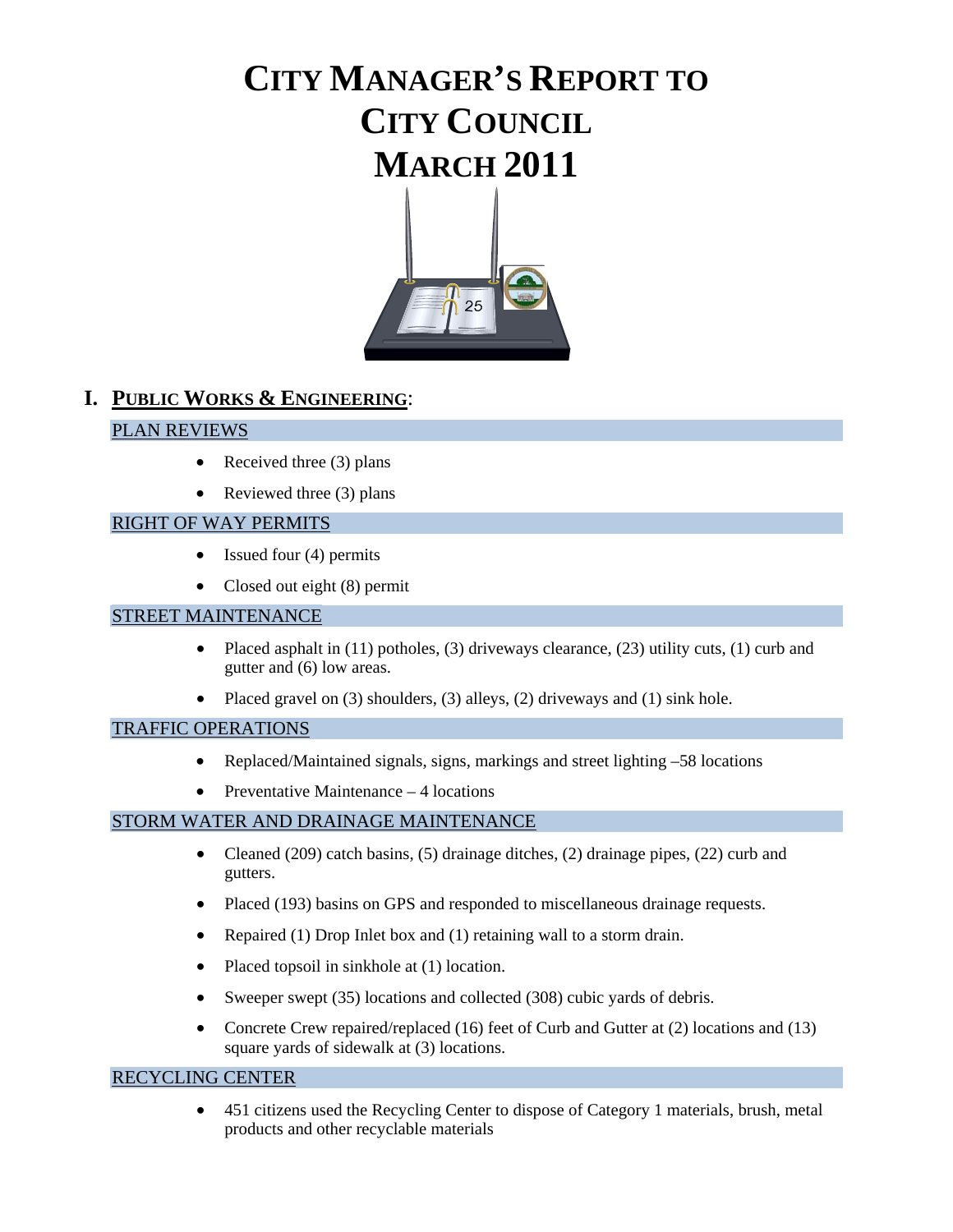# **I. PUBLIC WORKS & ENGINEERING** (CONTINUED):

# VEGETATION

- Removed litter from (21) locations, and responded to miscellaneous request.
- Removed (4) trees from street that fell during storms, trimmed limbs/bushes at (6) locations and removed storm damage from (17) locations.
- Cut and trimmed grass at (5) locations.
- Assisted with cleanup at The Colonial Heights Appomattox River Trail System (C.H.A.R.T.S.) on March 19, 2011.

#### WASTEWATER UTILITY

- Responded to (4) miscellaneous requests, (8) sewer backups, installed/repaired (4) cleanouts, flushed (1) main, repaired (6) sewer laterals, cleared roots from (1) line, placed topsoil around (2) cleanouts and check all trouble areas.
- Repaired sewer main line and removed pump #2 for re-building at Hillcrest Pump Station.
- Continued checking all pump stations and methane pump daily.

#### WATER UTILITY

- Replaced (12) meters, installed (4) new meters, (1) meter top, cleaned (4) meter boxes, replaced (12) meter boxes, repaired (1) main line, (1) service line, installed (1) riser, and responded to (3) miscellaneous requests.
- Backflow/Cross Connection Technician conducted (57) surveys, (5) completed (52) incomplete and assisted with locating underground utilities.
- Collected routine weekly water samples and sent to ARWA lab for testing.
- Miss Utility locating required (284) man-hours.

# **II. PLANNING & COMMUNITY DEVELOPMENT:**

|    | <b>Fence Permits</b>                                                                                                                                                                                                                                                                                                                                                                                                                                                                                                                                          | Month    | 2                                                                                                     |                                                  |
|----|---------------------------------------------------------------------------------------------------------------------------------------------------------------------------------------------------------------------------------------------------------------------------------------------------------------------------------------------------------------------------------------------------------------------------------------------------------------------------------------------------------------------------------------------------------------|----------|-------------------------------------------------------------------------------------------------------|--------------------------------------------------|
|    | 2. New Sign Permits<br>• Appliance Place $-3213$ Boulevard<br>• Texas Roadhouse – 2602 Conduit Road<br>• Car Title Loans $-701$ Boulevard<br>$\bullet$ Exxon – 501 Southpark Boulevard<br>• Titlemax Holding $-1702$ Boulevard                                                                                                                                                                                                                                                                                                                                | 9        | 26<br>• Ameritax $-656$ Boulevard<br>• Delux Tattoo $-1410$ Boulevard<br>• Dante's $-2900$ Cedar Lane | • Good Neighbor Counciling - 798 Southpark Blvd. |
| 3. | <b>Neighborhood Revitalization</b><br><b>Repairs Completed</b><br>207 Hamilton Avenue – plumbing and porch repair \$8,000<br>409 Joe Johnson Avenue – new bathroom fixtures, accessibility & railings on back porch $$6,040$<br>$\bullet$<br>506 Braxton Avenue – new furnace - \$7,200<br>$\bullet$<br>205 Plumtree Avenue – new windows and roof - $$6,500$<br>$\bullet$<br>203 Davis Avenue – new roof and electrical work \$6,680<br>$\bullet$<br>524 Colonial Avenue – plumbing repairs and sheetrock replacement \$7,200<br><b>Repairs in the Works</b> | #6<br>#1 | \$41,620<br>\$6,800                                                                                   |                                                  |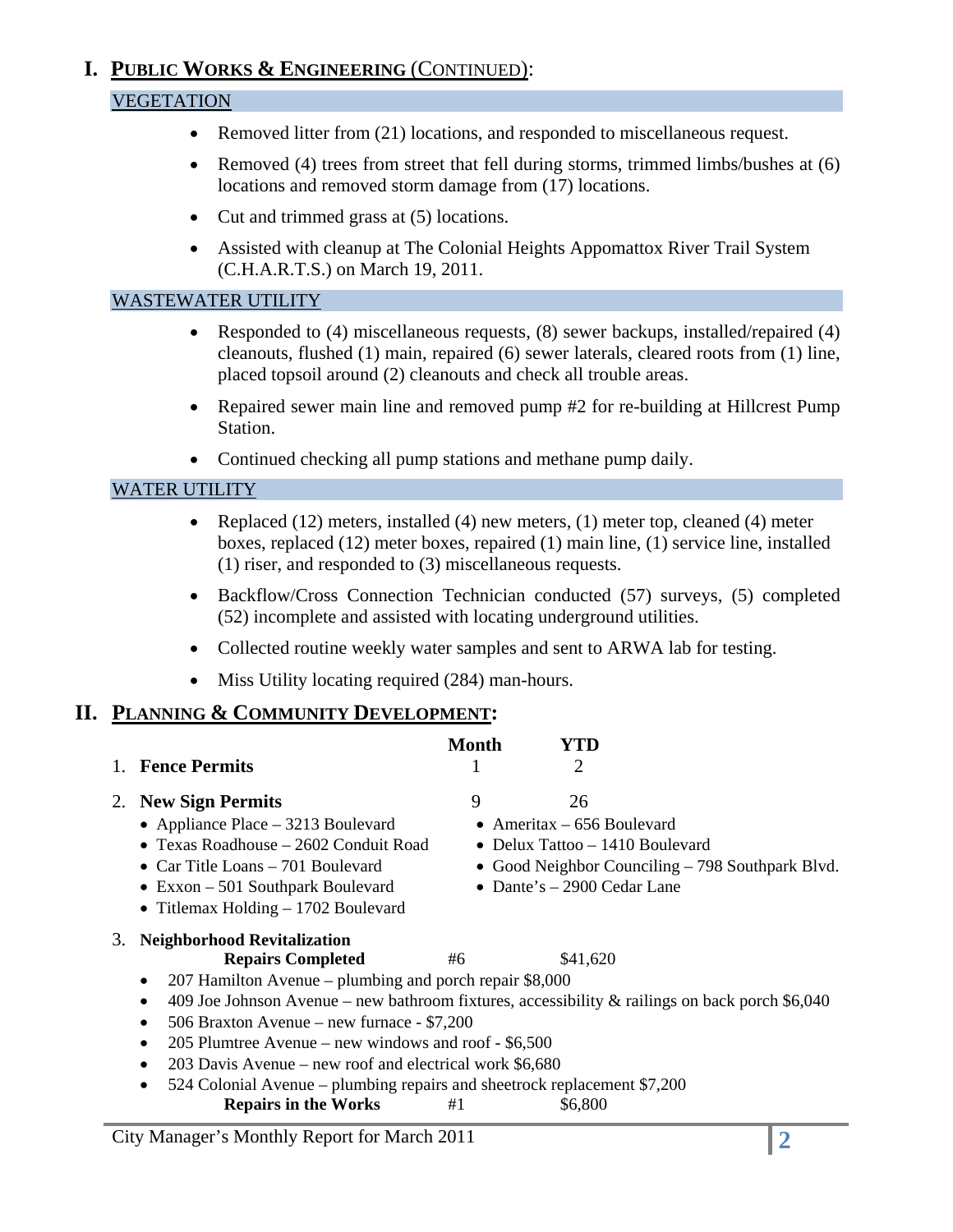# **II. PLANNING & COMMUNITY DEVELOPMENT** (CONTINUED):

• 114 Hamilton Avenue – patch and paint roof, new gutters, chimney repairs, porch repair \$6,800 **Applications being processed #3** 

| <b>Property Maintenance</b>      |              |     | Zoning                     |              |     |
|----------------------------------|--------------|-----|----------------------------|--------------|-----|
|                                  | <b>Month</b> | YTD |                            | <b>Month</b> | YTD |
| <b>Total Inspections</b>         | 14           | 46  | <b>Total Inspections</b>   | 2            | 19  |
| Violations                       | 12           | 36  | <b>Violations</b>          |              | 13  |
| <b>Violations Resolved</b>       | 6            | 30  | <b>Violations Resolved</b> | 0            | 13  |
| <b>House # Violations</b>        |              |     | <b>Tall Grass</b>          |              |     |
|                                  | Month        | YTD |                            | <b>Month</b> | YTD |
| <b>Total Inspections</b>         | 0            | 1   | <b>Total Inspections</b>   | 3            | 3   |
| Violations                       | 0            |     | Violations                 |              |     |
| <b>Violations Resolved</b>       | 0            |     | <b>Violations Resolved</b> | 0            | 0   |
| <b>Inoperable Motor Vehicles</b> |              |     | <b>Building Code</b>       |              |     |
|                                  | <b>Month</b> | YTD |                            | <b>Month</b> | YTD |
| <b>Total Inspections</b>         | 15           | 44  | <b>Total Inspections</b>   | 6            | 14  |
| <b>Violations</b>                | 14           | 37  | <b>Violations</b>          | 0            | 7   |
| <b>Violations Resolved</b>       | 8            | 31  | <b>Violations Resolved</b> | 7            |     |
| <b>Signs</b>                     |              |     | <b>Other</b>               |              |     |
|                                  | Month        | YTD |                            | <b>Month</b> | YTD |
| <b>Total Inspections</b>         | 9            | 32  | <b>Total Inspections</b>   | 9            | 17  |
| Violations                       | 9            | 32  | Violations                 |              | 10  |
| <b>Violations Resolved</b>       |              | 22  | <b>Violations Resolved</b> |              | 9   |

#### 4. **Zoning Property Maintenance**

#### 5. **Building Inspections Rental Inspections**

| DUNUME MODECUONS                  |           |            | incikai mispecuviis           |       |     |
|-----------------------------------|-----------|------------|-------------------------------|-------|-----|
|                                   | Month     | <u>YTD</u> |                               | Month | YTD |
| New Construction Inspections      | 209       | 554        | <b>Total Units Registered</b> | 10    | 37  |
| Permits for new Residents         |           |            | <b>Total Units Inspected</b>  | 11    |     |
| <b>Cost New Homes</b>             |           |            | Dwellings                     |       |     |
| Existing House & Maintenance      |           | 20         | Multi-family                  |       |     |
| <b>Additions</b>                  | 13        | 37         | Apartments                    |       |     |
| Demolitions                       |           | 2          | <b>First Inspection</b>       |       |     |
| Permits for Commercial            |           | 15         | Passed                        |       |     |
| <b>Cost for Commercial</b>        | \$457,493 | \$613,993  | Failed                        |       |     |
| <b>Plumbing Permits Issued</b>    |           | 33         | Second Inspection             |       |     |
| <b>Electrical Permits Issued</b>  | 14        | 44         | Passed                        |       |     |
| Mechanical Permits Issued         |           | 15         | Failed                        |       |     |
| Swimming Pool Permits Issued      |           |            | Re-Inspection – Phase 1       |       |     |
| <b>Inoperative Vehicles Towed</b> |           |            | Passed                        | 32    | 32  |
| Letters on Water Cutoff           |           |            | Failed                        |       |     |
| <b>Court Cases</b>                |           | 2          | 4 Year Cert. Issued           |       |     |
|                                   |           |            | Apartments                    |       |     |
|                                   |           |            | No. of Units Certified        |       |     |

#### **III. POLICE DEPARTMENT:**

9 Our officers responded to 4,393 calls for service during the month of March, 2011. During the same month last year, we responded to 3,889 calls for service—a 13% increase. No robberies were reported this month, while two were reported last year during this same time frame—a 100% decrease. There was one reported aggravated assault, and three (3) reported during the month of March, 2010—a 67 % decrease. We responded to two (2) burglaries in March, 2011, compared with a response to three (3) burglaries during the month of March, 2010—a 33% decrease. There were 103 Part I, or serious crimes, reported to the Colonial Heights Police Department in March, 2011. Eighty-eight (88) of those, or 85%, have been cleared. Specific percentages for the Part I crimes and arrests are available upon request.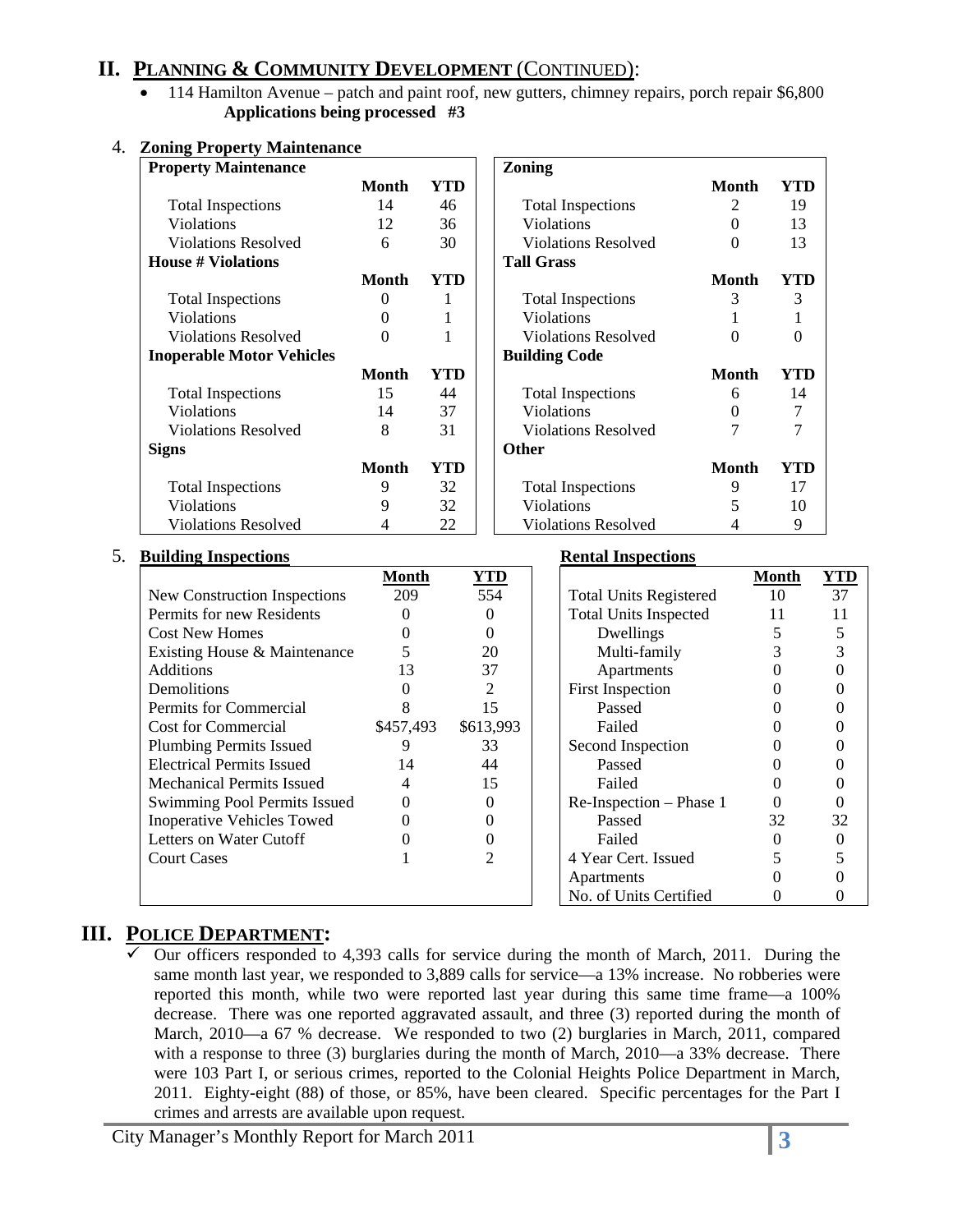# **III. POLICE DEPARTMENT** (CONTINUED)**:**

- $\checkmark$  The month of March was a very active month. In so many instances, our officers demonstrated excellent team work to get the job done. During the month, our patrol officers worked hand-inhand with our Street Crimes Unit members with executing several search warrants as well as two checkpoints that resulted in narcotic arrests with drug and money seizures. Our investigators and School Resource Officers worked well with Social Services in the investigation of several cases of child abuse and sexual assault. A "bomb threat" at the high school resulted in the arrest of a high school student. Our Street Crimes Unit was very busy with narcotic investigations, with several cases resulting in search warrants and arrests. They also made an important prescription fraud arrest involving a person wanted by several surrounding jurisdictions.
- $\checkmark$  Administratively, we completed spring firearms qualifications. We also welcomed Officer Andy Barnhouse, a newly hired certified officer from Chesterfield County with over ten years of experience. Officer Roger Santini, formerly of the Street Crimes Unit, has been reassigned to fill a vacancy within Investigations. We are excited about the move and look for big things from Roger.
- $\checkmark$  Overall, we made 316 arrests for the month, to include 62 felonies and 139 misdemeanors; worked 85 crashes; wrote 1,045 traffic citations; gave 944 verbal warnings; affected 27 DUI arrests and issued 118 parking citations.
- 9 **Sr. School Resource Officer H. Scott Whirley w**as selected as our *Employee of the Month* for February, 2011. On February 3, 2011, Sr. Officer Whirley was notified by Colonial Heights Middle School administration that several rounds of live ammunition had been located in a boys' bathroom inside the school. Consequently, the entire school was placed on "lockdown" until further law enforcement resources could arrive. The principal of the middle school was very pleased with Sr. Officer Whirley's actions concerning this incident and with Scott's work in general at the school.
- $\checkmark$  In addition to the above, Scott has become an integral part of the school's Crime Solvers Club. In February, he publicized a Crime Solvers case at the middle school and received a tip which has led to the identification of suspects in a larceny which occurred outside of the school. In general, Sr. Officer Whirley is doing an excellent job as the School Resource Officer at the Middle School, interacting effectively both with the students as well as the administration.



# **IV. FIRE & EMS DEPARTMENT:**

#### **Total Fire Type Incidents: 98 Total EMS Patients: 260 (Total EMS incidents 229)**

*Fire units arrived on scene in less than 7 minutes on 68.0% of emergency incidents.*  <sup>U</sup>*(average response time 6:37 minutes)*

*EMS units arrived on scene in less than 7 minutes on 75.8% of emergency incidents.*  <sup>U</sup>*(average response time 5:43 minutes)* 

| <b>Fire Division (number of incidents):</b> |  |                             |  |                               |    |  |  |
|---------------------------------------------|--|-----------------------------|--|-------------------------------|----|--|--|
| <b>Fires</b>                                |  | <b>Hazardous situations</b> |  | Service calls and false calls |    |  |  |
| <b>Building Fire</b>                        |  | <b>Electrical Problem</b>   |  | Good Intent Calls             | 32 |  |  |
| Cooking Fire                                |  | Power Line Down             |  | <b>Public Service</b>         | 28 |  |  |
|                                             |  | Chemical/gasoline Spill     |  | Alarm Activation (no fire)    |    |  |  |
|                                             |  | Other Hazardous Condition   |  | Child Seat Installation       |    |  |  |
|                                             |  |                             |  | Smoke detector installation   | 10 |  |  |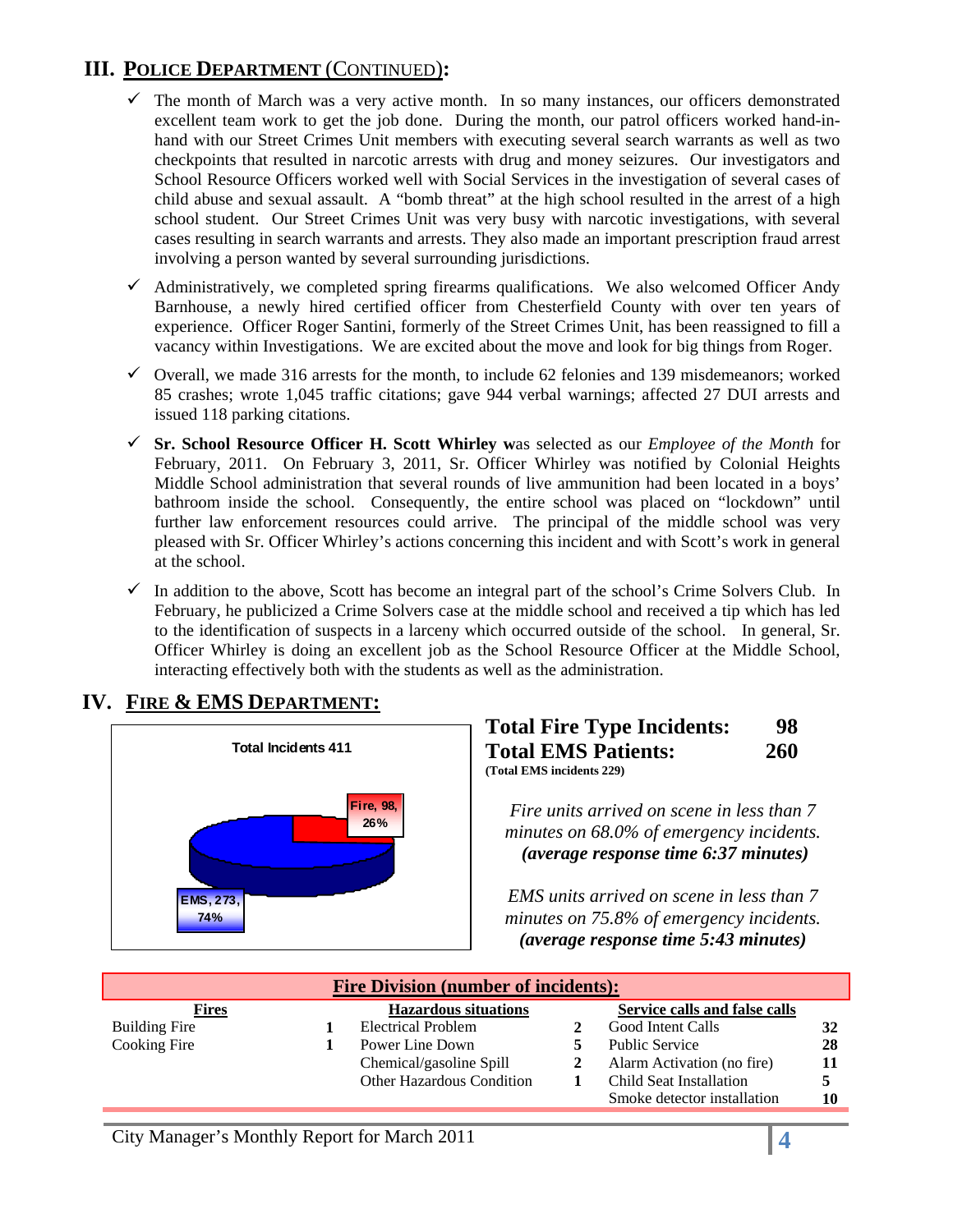# **IV. FIRE & EMS DEPARTMENT** (CONTINUED)**:**

M/A to Petersburg **2** M/A received from Fort Lee Fire **1** 

M/A to Chesterfield EMS First Responder **14** M/A received from Chesterfield Fire **1** 

|                              |    | <b>EMS Division (number of patients):</b> |                                    |                                |    |  |
|------------------------------|----|-------------------------------------------|------------------------------------|--------------------------------|----|--|
| Abdominal pain               | 14 | Choking                                   | 2                                  | Pain                           | 10 |  |
| Allergic reaction            |    | Convulsions/Seizure                       | 7                                  | Psychiatric Problem            |    |  |
| <b>Altered Mental Status</b> | 2  | Diabetic Problem                          | 11                                 | <b>Sick Person</b>             | 11 |  |
| Assault                      | 3  | Fall                                      | 22                                 | Stroke/CVA                     | 4  |  |
| <b>Back Pain</b>             | 9  | Headache                                  | 3                                  | <b>Traffic Accident</b>        | 16 |  |
| <b>Breathing Problem</b>     | 32 | <b>Heart Problem</b>                      | 4                                  | Traumatic Injury               | 9  |  |
| <b>Burns</b>                 | 1  | Hemorrhage/Laceration                     | 2                                  | <b>Unconscious</b>             | 21 |  |
| Cardiac Arrest               |    | Invalid Assist                            |                                    | Other type EMS Calls           | 42 |  |
| <b>Chest Pain</b>            | 26 | Machine/Equipment Injury                  |                                    |                                |    |  |
| M/A to Petersburg EMS        | 9  |                                           | M/A received from Chesterfield EMS |                                |    |  |
| M/A to Hopewell EMS          | 2  |                                           |                                    | M/A received from Fort Lee EMS |    |  |
| M/A to Dinwiddie EMS         |    |                                           |                                    |                                |    |  |



# **V. FINANCE DEPARTMENT:**

**Finance - Checks processed:** 1,261

One (1) alarm citation was processed during March.

The City budget process continues.

**Purchasing** - 223 total purchase orders completed with 154 being processed by the purchasing and 69 departmental purchases being reviewed as compared to 224 being completed for the same period in 2010. In addition 146 check requests were prepared by departments which are not processed by Purchasing.

Bids Issued/Opened during the month:

- Invitation # 10-012503-979 Demolition of City Property, (Old CHBC) –Issued on December 17, with a bid opening date of January 25. S.B. Cox was the low bidder and demolition of the building has begun.
- Invitation # 10-02103-980 Audit Services –Audit Committee selected Brown Edwards & Company L.L. P.
- Invitation # 10-032902-981 Charles Dimmock & Jennick Drive Traffic Signalization Plan Issued on March 11, and the bid opening date is on hold, waiting on additional information from City's Engineering Department.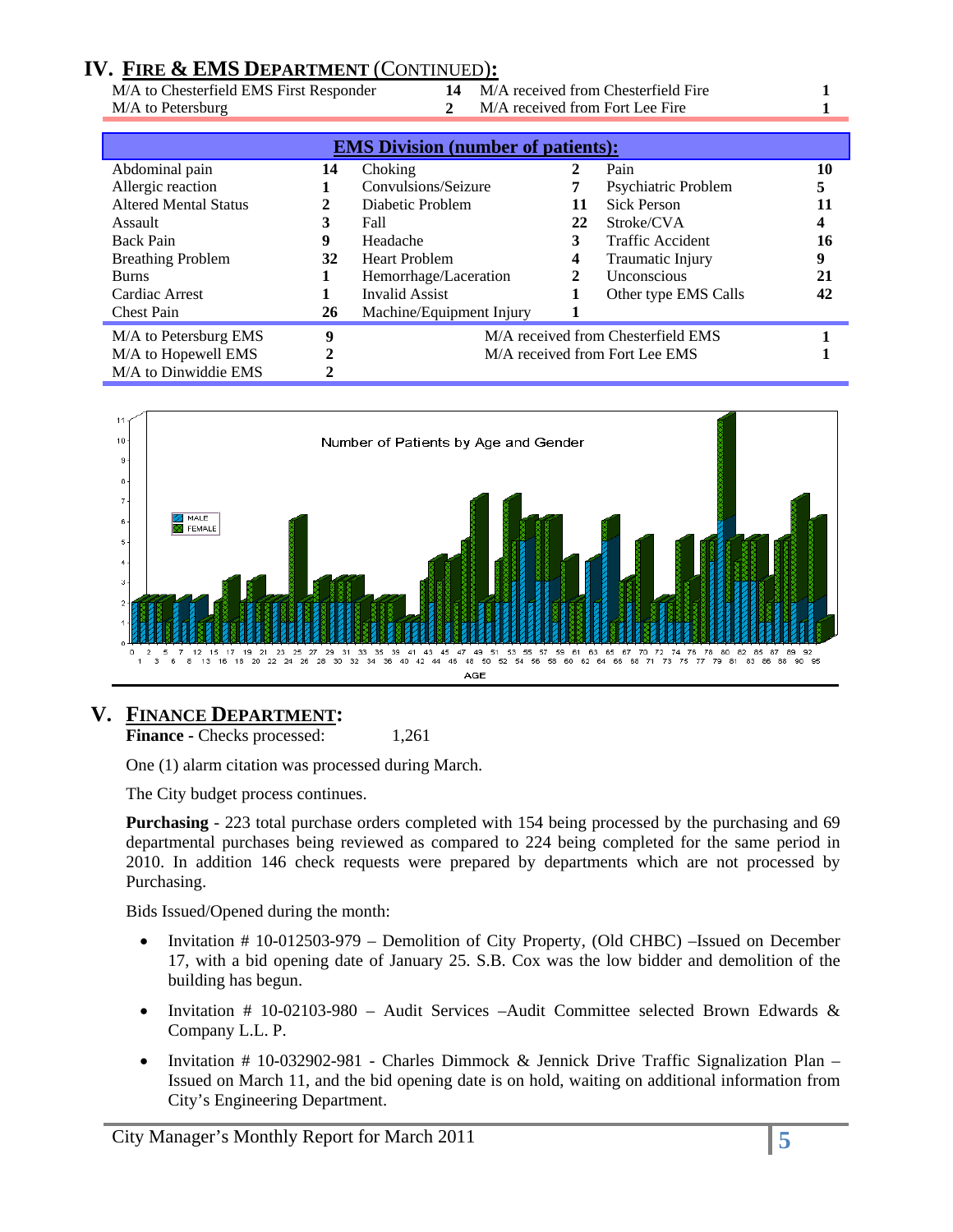# **V. FINANCE DEPARTMENT** (CONTINUED)**:**

• Invitation # 11-050502-982 – Courthouse Proposal under PPEA, Issued on March 14, with proposals due May 5, and pre-proposal conference on April 14.

Other Purchasing Activity:

- Purchase Order issued with Va Power, for new light pole at Intersection of Temple/Dimmock Parkway.
- The City has had numerous cell phone service problems during the month. The City's Procurement Specialist, has worked hard on these problems, and has done an outstanding job of keeping the City's cell phones working.
- Quote is being issued, to rebuild an observation deck at Ft. Clifton, which was destroyed by vandals.

#### **Risk Activity** –

Automobile Claims  $-2 - 1$  with minor damage to fire truck and under \$3,000 to Police vehicle.

Property Claims - \$1,825 damage to School sign by high winds

#### **Utility Billing:**

Bi-monthly Utility Bills Sent – 3,575

Delinquent Notices Sent –629 or 17.5% with 140 cut off for nonpayment

# **VI. HUMAN RESOURCES DEPARTMENT:**

#### **Advertisements**

| Department            | Position                      |
|-----------------------|-------------------------------|
| Public Works          | Public Works Technician       |
| Fire (Communications) | Telecommunicator (Dispatcher) |

#### **Applications & Testing**

• Total applications received for the following position recruitments:

| <b>Public Works Technician</b> | 69 |
|--------------------------------|----|
| Telecommunicator (Dispatcher)  | 89 |

• The panel interview phase of the City Assessor recruitment process was held on March 3, 2011.

#### **Training**

New employees continue to complete required ICS and VML University on-line training courses.

#### **Miscellaneous**

- The following new employee orientation session was held in March 2011: Andrew Barnhouse (Police Officer)
- The following topics were discussed during the Human Resources Liaison Committee meeting on March 31, 2011: Personnel Transaction Form, required reporting information, and 1<sup>st</sup> annual "Employee Benefits Fair".

#### **Worker's Compensation**

|      |            | The following workers' compensation reports were filed during the month of March 2011: |
|------|------------|----------------------------------------------------------------------------------------|
| Date | Department | Description of Injury                                                                  |

| $03-05-11$ | Fire          | Laceration to left leg while disposing trash.                |
|------------|---------------|--------------------------------------------------------------|
| 03-08-11   | <b>Police</b> | Abrasion to left hand while placing subject in holding cell. |
| $03-09-11$ | Police        | Lower back pain while arresting a resisting subject.         |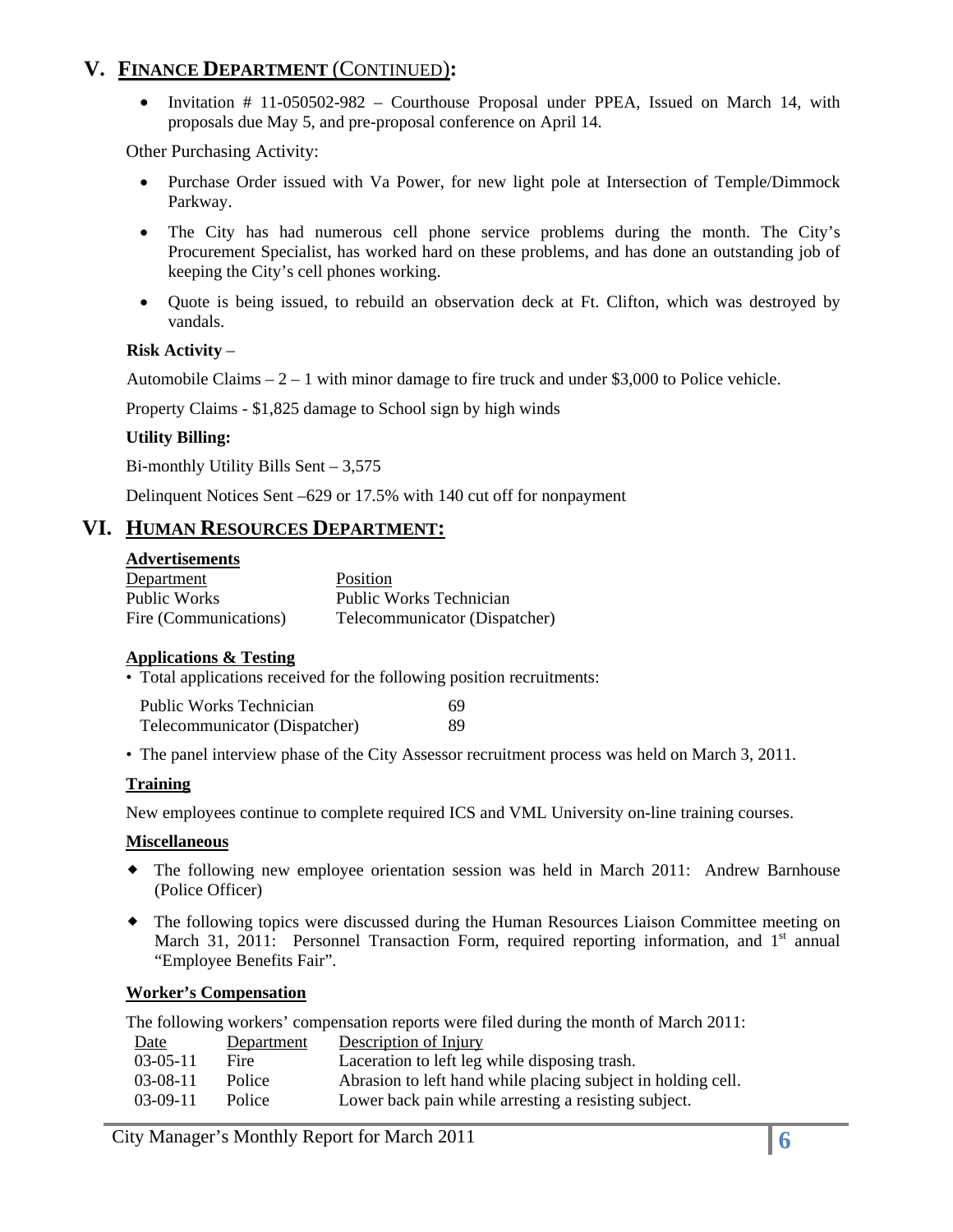# **VI. HUMAN RESOURCES DEPARTMENT** (CONTINUED)**:**

03-23-11 Utilities Lower back pain while shutting down water main.

03-26-11 Police Snapped left middle finger tendon while grabbing ballistic vest.

#### **VII. INFORMATION TECHNOLOGY DEPARTMENT:**

- The City's web site had 50,533 visits in the month of March with 78,390 page views, including 4,165 visits to the City job listings page. The top five pages visited after the home page were: Jobs, Library, Real Estate Assessment Search, Purchasing RFPs, and Recreation & Parks.
- Citizens submitted and city staff processed 328 service requests and questions through the "Citizens Action Center" online during the month of February. The FAQs were viewed 376 times during this same period.
- March's City e-News was distributed via email to 4,127 customers. The City of Colonial Heights' Facebook Page now has 1,859 fans.
- Proactive Information Management completed 84.40 hours of IT service and maintenance for City departments in March.

# **VIII. LIBRARY:**

- The library staff circulated 22,371 titles in March.
- The public computer center was used 2,106 times.
- 196 children participated in storytime.
- An average of 546 residents used the library each day.
- The library's meeting rooms were used 129 times.
- 2,713 residents visited the Colonial Heights Virtual Library to retrieve 1,023 articles from their homes and offices.

# **IX. RECREATION & PARKS DEPARTMENT:**

#### *Recreation Division*

In March the Recreation Division began to move its operations and programs outdoors. We completed youth baseball and softball evaluations and team drafts and hosted two youth baseball tournaments on our fields. Youth basketball finished its season on Saturday March  $19<sup>th</sup>$  with league championship games played at the Middle School.

| <b>Athletics</b>                        | 2011           | 2010 | <b>Agency on Aging</b>       |      |                  |
|-----------------------------------------|----------------|------|------------------------------|------|------------------|
| <b>Adult Softball</b>                   | 23             | 24   | <b>Activities</b>            | 2011 | 2010             |
| Baseball Rookie (ages 4-5)              | 72             | 69   | <b>AARP</b>                  | 32   | 28               |
| Baseball Coach Pitch (ages 6-8)         | 118            | 119  | Bingo in Senior Center       | 115  | 82               |
| Baseball Minor League (ages 9-10)       | 88             | 78   | Bowling                      | 192  | 192              |
| Baseball American League (ages 11-12)   | 72             | 67   | <b>Bridge Party</b>          | 116  | 120              |
| Baseball National League (ages 13-15)   | 53             | 50   | <b>Bridge Tournament</b>     | 124  | 116              |
| Baseball Appomattox League (ages 14-16) | 6              | 18   | Crochet & Knitting           | 58   | 49               |
| Softball Pee Wee League (ages 9-11)     | 54             | 65   | <b>Golfers Meeting</b>       | 98   | $\boldsymbol{0}$ |
| Softball Junior Leagues (ages 12-14)    | 52             | 43   | Senior Club Meeting          | 157  | 162              |
| <b>Swim Lessons</b>                     | 5              | n/a  | Senior Blub Board Meeting    | 10   | $\theta$         |
| <b>Activities/Programs</b>              | 2011           | 2010 | <b>Senior Citizens Dance</b> | 93   | 87               |
| <b>POWER</b>                            | 6              | 6    | Sing A Long                  | 38   | 46               |
| Little Tikes Preschool                  | 8              | n/a  | Sing A Long CH Health Care   | 11   | 8                |
| <b>Teen Dance</b>                       | 92             | 120  | Swap Shop                    | 60   | $\Omega$         |
| College Financial Aid Workshop          | $\overline{4}$ | n/a  | <b>Table Games</b>           | 7    | $\Omega$         |
| Teen Center Flag Football Game          | 15             | n/a  |                              |      |                  |

| <b>Agency on Aging</b>       |      |      |
|------------------------------|------|------|
| <b>Activities</b>            | 2011 | 2010 |
| AARP                         | 32   | 28   |
| Bingo in Senior Center       | 115  | 82   |
| Bowling                      | 192  | 192  |
| <b>Bridge Party</b>          | 116  | 120  |
| <b>Bridge Tournament</b>     | 124  | 116  |
| Crochet & Knitting           | 58   | 49   |
| <b>Golfers Meeting</b>       | 98   |      |
| Senior Club Meeting          | 157  | 162  |
| Senior Blub Board Meeting    | 10   |      |
| <b>Senior Citizens Dance</b> | 93   | 87   |
| Sing A Long                  | 38   | 46   |
| Sing A Long CH Health Care   | 11   | 8    |
| Swap Shop                    | 60   |      |
| <b>Table Games</b>           |      |      |

City Manager's Monthly Report for March 2011 **7**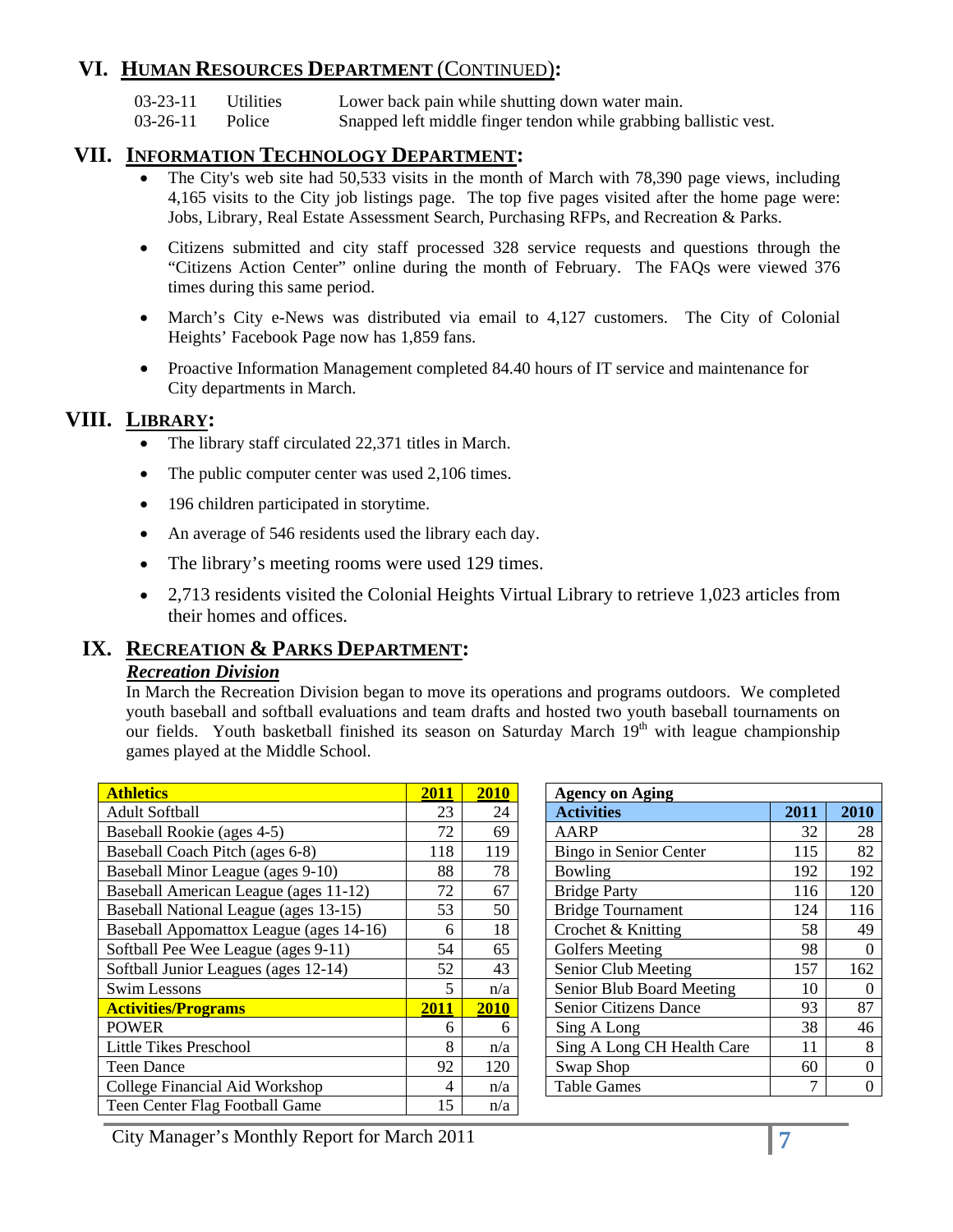# **IX. RECREATION & PARKS DEPARTMENT** (CONTINUED)**:**

| <b>RECKEATION &amp; LAKKS DELANTMENT (CONTINUED).</b> |                  |                  |                                |              |                 |
|-------------------------------------------------------|------------------|------------------|--------------------------------|--------------|-----------------|
| Teen After School Program                             | 37               | n/a              | <b>Awareness/Education</b>     | 2011         | 2010            |
| <b>Instructor Based Programs</b>                      | 2011             | 2010             | <b>Chronic Wellness</b>        | 37           | $\overline{0}$  |
| <b>Belly Dancing</b>                                  | 14               | 21               | <b>TRIAD</b>                   | 40           | 25              |
| <b>Cardio Fusion</b>                                  | 22               | 28               | <b>Classes</b>                 | 2011         | 2010            |
| Karate                                                | 18               | 27               | <b>Craft Class</b>             | 22           | $\theta$        |
| Yoga                                                  | $\overline{4}$   | n/a              | <b>Bob Ross Video</b>          | $\Omega$     | $\mathbf{0}$    |
| Zumba                                                 | 20               | n/a              | Line Dance Class               | 39           | 43              |
| <b>Facility Usage</b>                                 | 2011             | 2010             | Painting Class Kay Tirpak      | 36           | 18              |
| <b>Community Room Attendance</b>                      | 1,090            | 1,360            | Painter Group                  | 32           | $\overline{52}$ |
| <b>Community Room Reservations</b>                    | 30               | 26               | Splash of Color                | 16           | 11              |
| <b>Pavilion Attendance</b>                            | 410              | 770              | <b>Tap Class Beginners</b>     | 6            | 47              |
| <b>Pavilion Reservations</b>                          | $\overline{7}$   | 10               | <b>Tap Class Advance</b>       | 79           | 128             |
| <b>Field Attendance</b>                               | 2,415            | n/a              | Tap Class Intermediate         | 87           | 101             |
| <b>Field Rentals</b>                                  | 21               | n/a              | <b>Quilting Class</b>          | 51           | $\overline{0}$  |
| Teen Center Attendance - CHHS Students                | 85               | 127              | <b>Watercolor Class</b>        | 12           | 14              |
| Teen Center Attendance - CHMS Students                | 305              | 375              | <b>Fitness</b>                 | 2011         | 2010            |
| Teen Center Peak Hours (Mon-Thurs)                    |                  | $3:00 - 6:00$ pm | <b>Strength Training Class</b> | 194          | 233             |
| Teen Center Peak Hours (Fir-Sat)                      |                  | $4:00 - 7:00$ pm | <b>Sit Down Exercises</b>      | 217          | 299             |
| <b>Transportation</b>                                 | 2011             | 2010             | <b>Floor Exercises</b>         | 94           | 100             |
| <b>Total Passengers</b>                               | 86               | n/a              | Yoga                           | 158          | 160             |
| <b>Total Trips</b>                                    | 575              | 580              | Zoomer Boomer                  | 241          | 310             |
| <b>Total Miles</b>                                    | 2,558            | 3,181            | Tai Chi                        | 48           | 66              |
| Wheelchairs                                           | 13               | 21               | <b>Trips</b>                   | 2011         | 2010            |
| <b>Volunteer Hours</b>                                | 25.5             | 25               | <b>Atlantic City</b>           | 39           | 40              |
| Donations                                             | \$246            | \$136            | Cruise                         | 28           | $\mathbf{0}$    |
| <b>Meals</b>                                          | 2011             | 2010             | <b>Cruise Meeting</b>          | 22           | $\mathbf{0}$    |
| <b>Home Deliver Meals</b>                             | $\Omega$         | 40               | Museum Trip                    | $\Omega$     | 11              |
| Site meals                                            | 161              | $\theta$         | Riverside Theater              | 36           | 36              |
| <b>Breakfast</b>                                      | 28               | 40               | <b>Washington Trip</b>         | $\mathbf{0}$ | 36              |
| <b>Boxes</b>                                          | $\overline{28}$  | 20               | Total                          | 2645         | 2620            |
| Total                                                 | 217              | 100              |                                |              |                 |
| Donation                                              | $\boldsymbol{0}$ | \$15             |                                |              |                 |

| <b>Violet Bank Museum</b> | 2011 | <b>2010</b> |
|---------------------------|------|-------------|
| Attendance                | 225  | 256         |
| <b>Outreach Program</b>   | 30.  | 125         |

• Exhibit planning and preparation

• Developing landscape models and graphic work to provide a basis for comprehensive plan

#### **Parks – Horticulture – Buildings & Grounds**

- City Hall  $1<sup>st</sup>$  Floor Project completed painting and installed handrails.
- Cleaned and performed maintenance for all winterized bathrooms at parks and ball fields. Opened all bathroom facilities.
- Cut down dangerous trees at the soccer complex.
- Remove dead shrubs from all landscape sites
- Worked with Beautification Committee and Garden Club on cleaning up Marvin Ave landscape site.
- Worked with volunteers on Rosyln Landing clean up.
- Removed Holly trees at Police Dept and planted new Arborvitae trees.